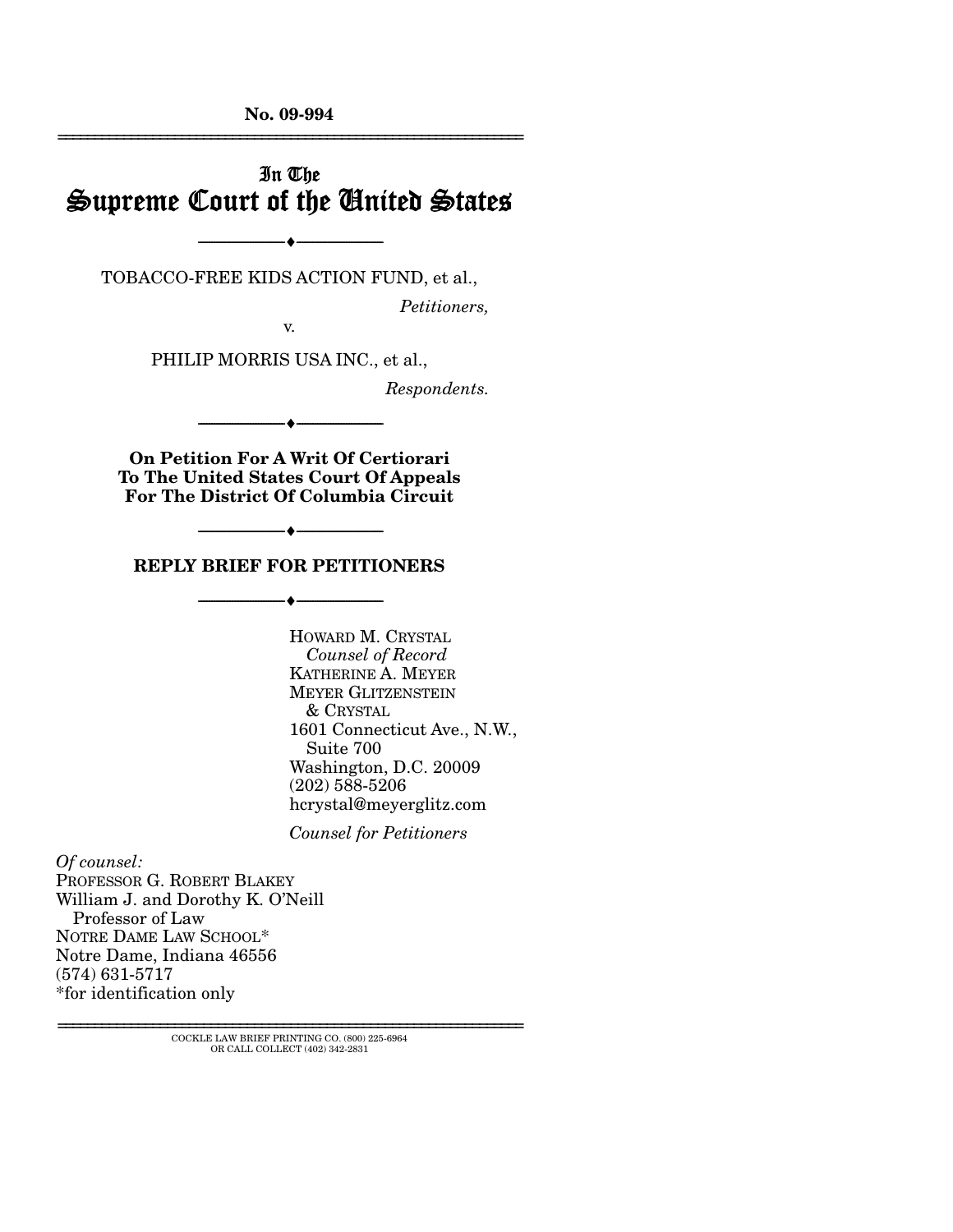i

# TABLE OF CONTENTS

| A. | Review Is Necessary To Resolve Several<br>Conflicts Among The Courts Of Appeals     |  |
|----|-------------------------------------------------------------------------------------|--|
|    | B. Review Is Also Necessary In Light Of Con-<br>flicts With This Court's Precedents |  |
| C. | Respondents' Other Arguments Are Irrele-                                            |  |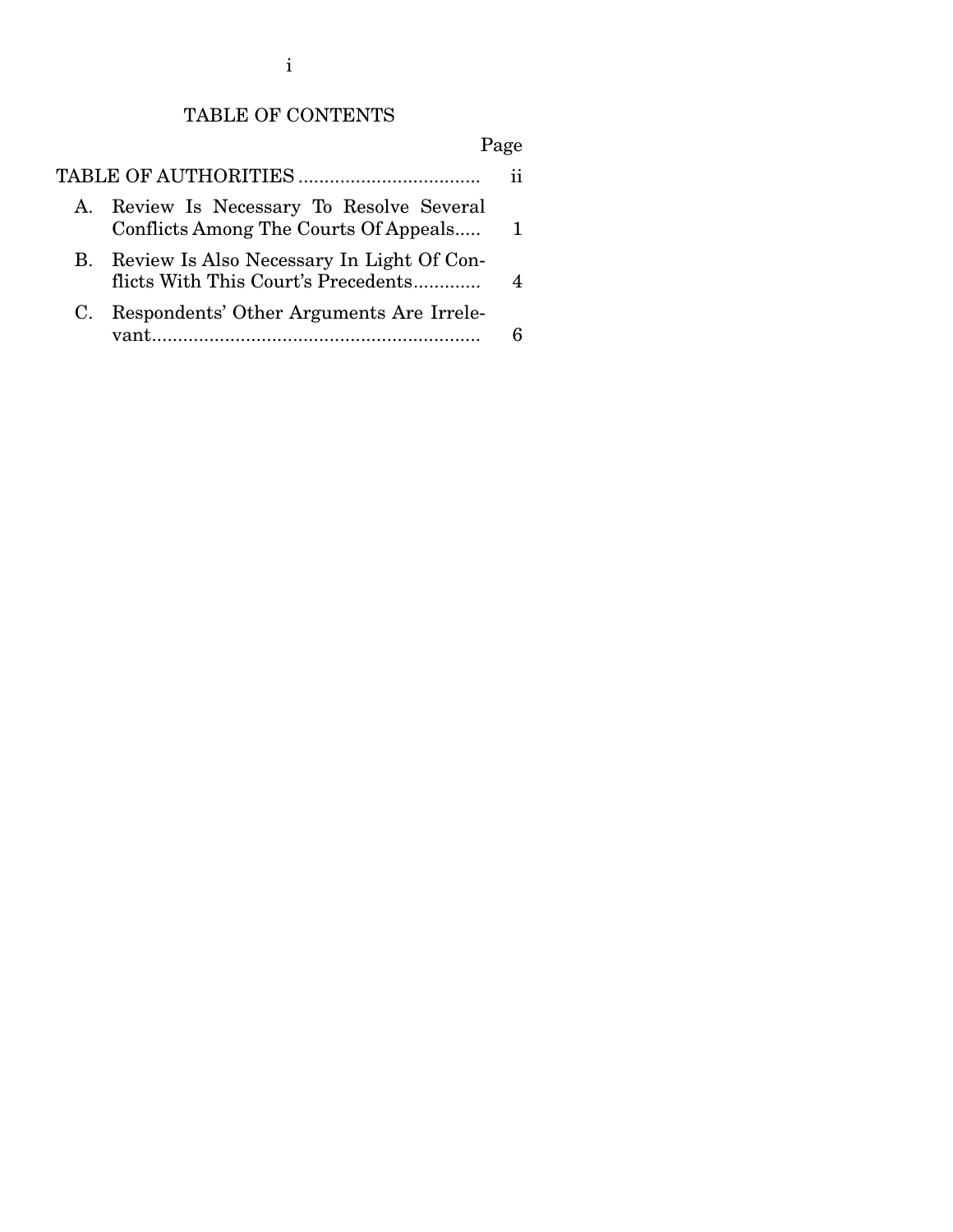### TABLE OF AUTHORITIES

### Page

### FEDERAL CASES

| CFTC v. Wilshire Inv. Mgmt., 531 F.3d 1339      |
|-------------------------------------------------|
| Ford Motor Co. v. United States, 405 U.S. 562   |
| FTC v. Anheuser-Busch, Inc., 363 U.S. 536       |
| FTC v. Gem Merch. Corp., 87 F.3d 466 (11th      |
| Great-West Life & Annuity Ins. Co. v. Knudson,  |
| Griffin v. Oceanic Contractors, Inc., 458 U.S.  |
| ICC v. B&T Transp. Co., 613 F.2d 1182 (1st Cir. |
| Meghrig v. KFC Western, Inc., 516 U.S. 479      |
| Mitchell v. Robert DeMarco Jewelry, 361 U.S.    |
| PDK Labs., Inc. v. Drug Enforcement Admin.,     |
| Porter v. Warner Holding Co., 328 U.S. 395      |
| Samantar v. Yousuf, No. 08-1555, 2010 WL        |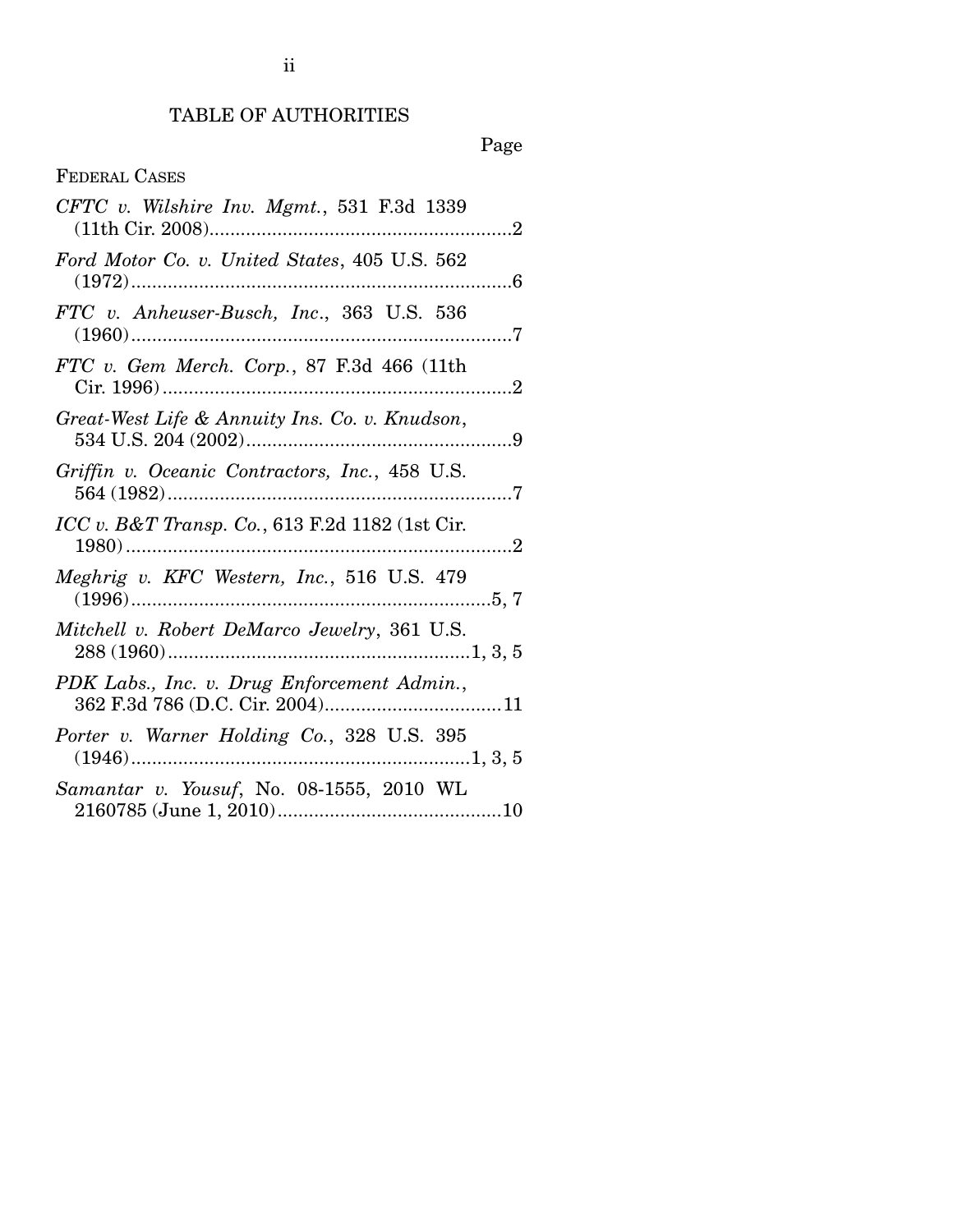### TABLE OF AUTHORITIES – Continued

|                                                 | Page |
|-------------------------------------------------|------|
| Schine Chain Theaters v. United States, 334     |      |
| SEC v. Cavanagh, 445 F.3d 105 (2d Cir. 2006) 9  |      |
| SEC v. First City Fin. Corp., 890 F.2d 1215     |      |
| Shearson/Am. Express v. McMahon, 482 U.S.       |      |
| Sprint/United Mgmt. Co. v. Mendelsohn, 552      |      |
|                                                 |      |
| United States v. Carson, 52 F.3d 1173 (2d Cir.  |      |
| United States v. E.I. du Pont de Nemours &      |      |
| United States v. Lane Labs-USA, Inc., 427 F.3d  |      |
| United States v. Philip Morris USA, Inc., 321   |      |
| United States v. Rx Depot, Inc., 438 F.3d 1052  |      |
| United States v. Turkette, 452 U.S. 576 (1981)4 |      |
| United States v. Universal Mgmt. Servs., Inc.,  |      |
|                                                 |      |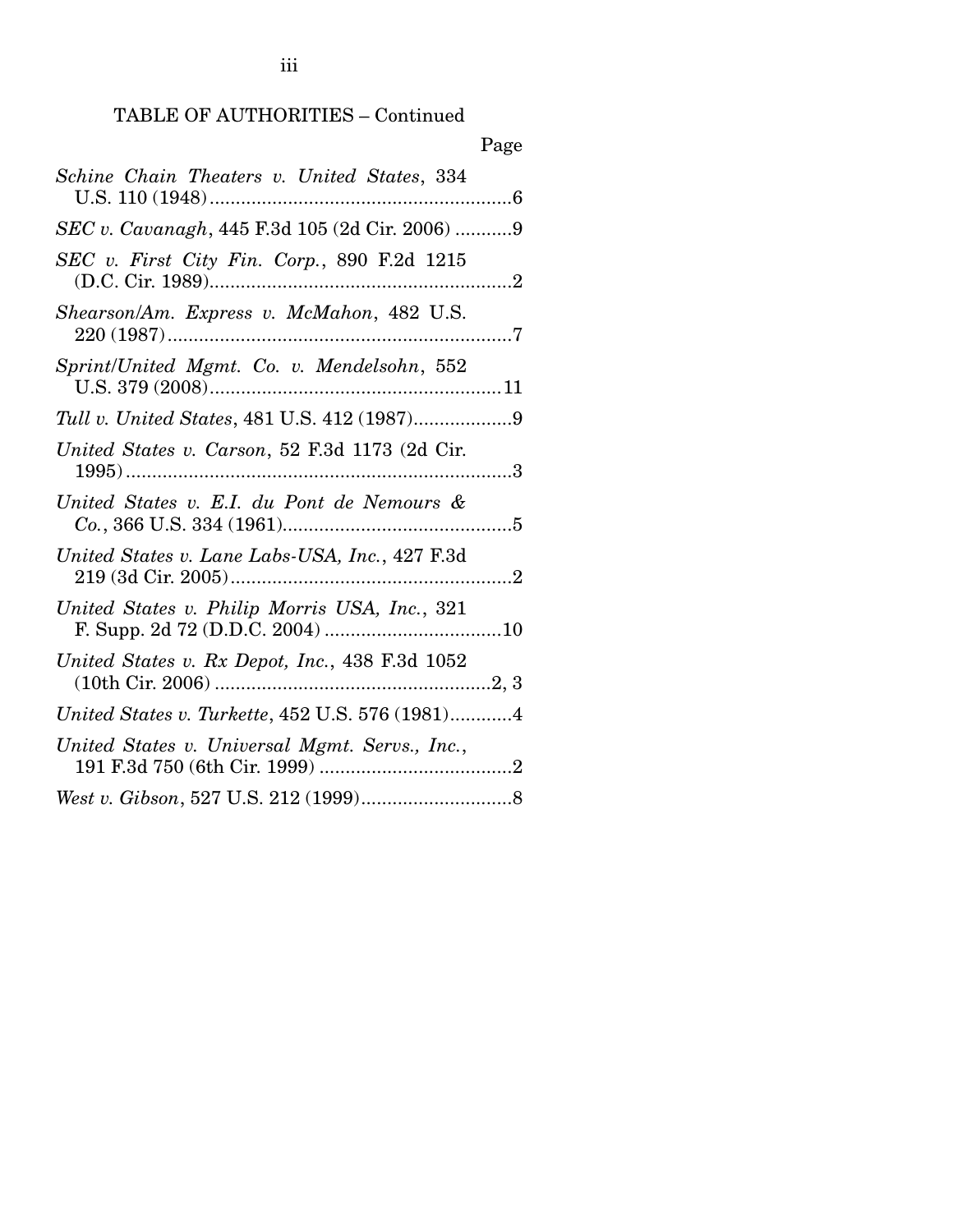TABLE OF AUTHORITIES – Continued

Page

| <b>FEDERAL STATUES</b>                                                              |
|-------------------------------------------------------------------------------------|
|                                                                                     |
|                                                                                     |
| Pub. L. No. 91-452, § 904 (codified at 18 U.S.C.                                    |
|                                                                                     |
|                                                                                     |
|                                                                                     |
| Family Smoking Prevention and Tobacco<br>Control Act, Pub. L. No. 111-31, 123 Stat. |

iv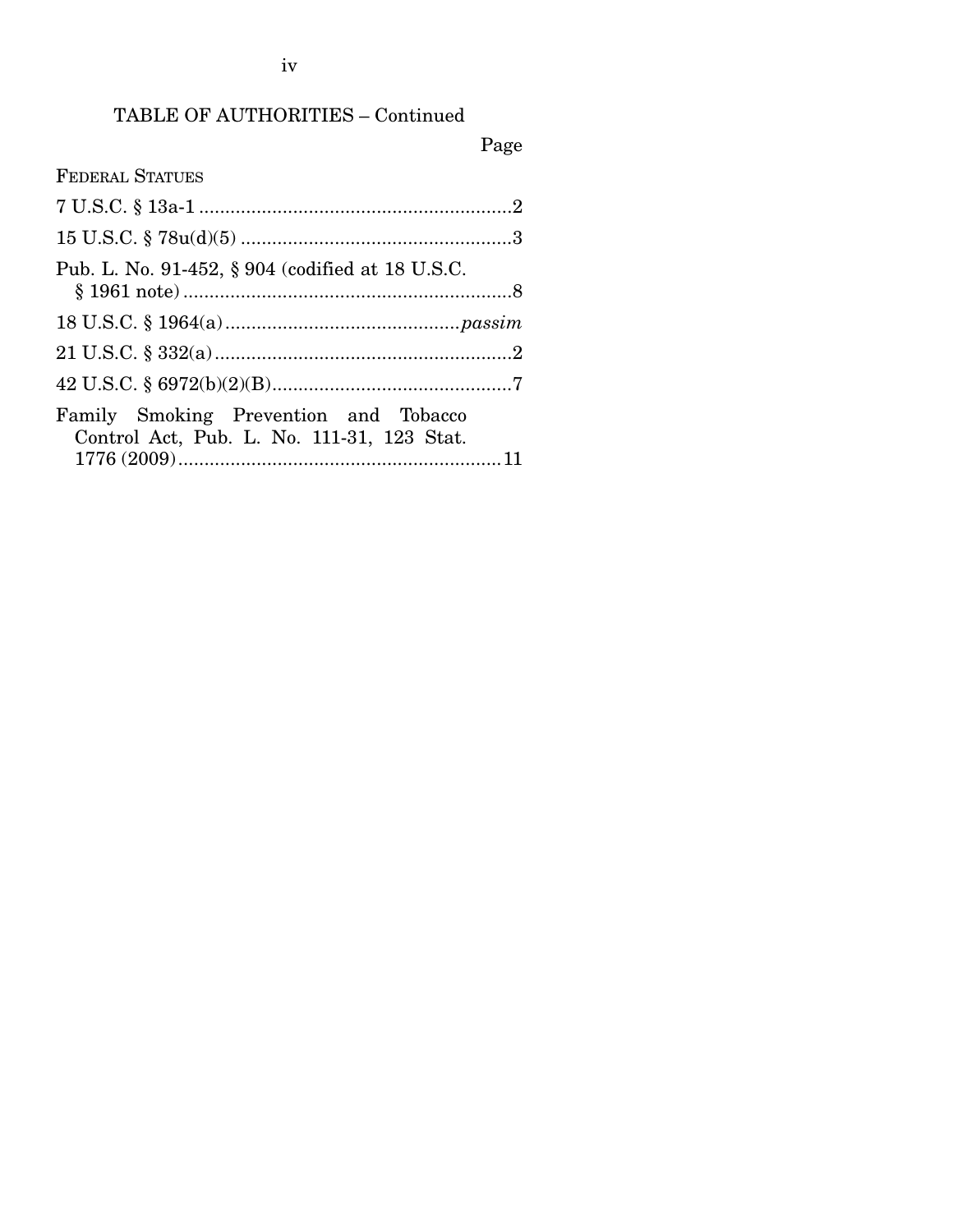#### **REPLY BRIEF FOR THE PETITIONERS**

 While respondents largely argue the merits of the appeal, their arguments cannot obscure the underlying fact that petitioners meet this Court's criteria for certiorari. Indeed, in ruling that disgorgement is categorically precluded under 18 U.S.C. § 1964(a), the court of appeals itself observed that two other circuits have a different view, and the dissent explained that the majority decision created an even *broader* split in the courts of appeals regarding the proper approach to interpreting multiple federal statutes conferring broad equitable powers. 09-994 App. (Int. App.) at 142, 153-54, 185-86. Certiorari is appropriate here on that basis alone, and respondents' effort to deny these circuit conflicts, as well as their attempt to reconcile the court of appeals' ruling with this Court's own clearly applicable precedents, is unavailing.

### **A. Review Is Necessary To Resolve Several Conflicts Among The Courts Of Appeals.**

 Respondents do not acknowledge the split among the circuit courts concerning the proper interpretation of this Court's rulings in *Porter v. Warner Holding Co.*, 328 U.S. 395, 397-99 (1946), and *Mitchell v. Robert DeMarco Jewelry*, 361 U.S. 288, 291-95 (1960). Resp. Opp. at 23-27.

 1. Seven courts of appeals have interpreted grants of equitable authority indistinguishable from § 1964(a) to authorize equitable remedies like disgorgement. *See* 09-994 Pet. at 17-19. For example,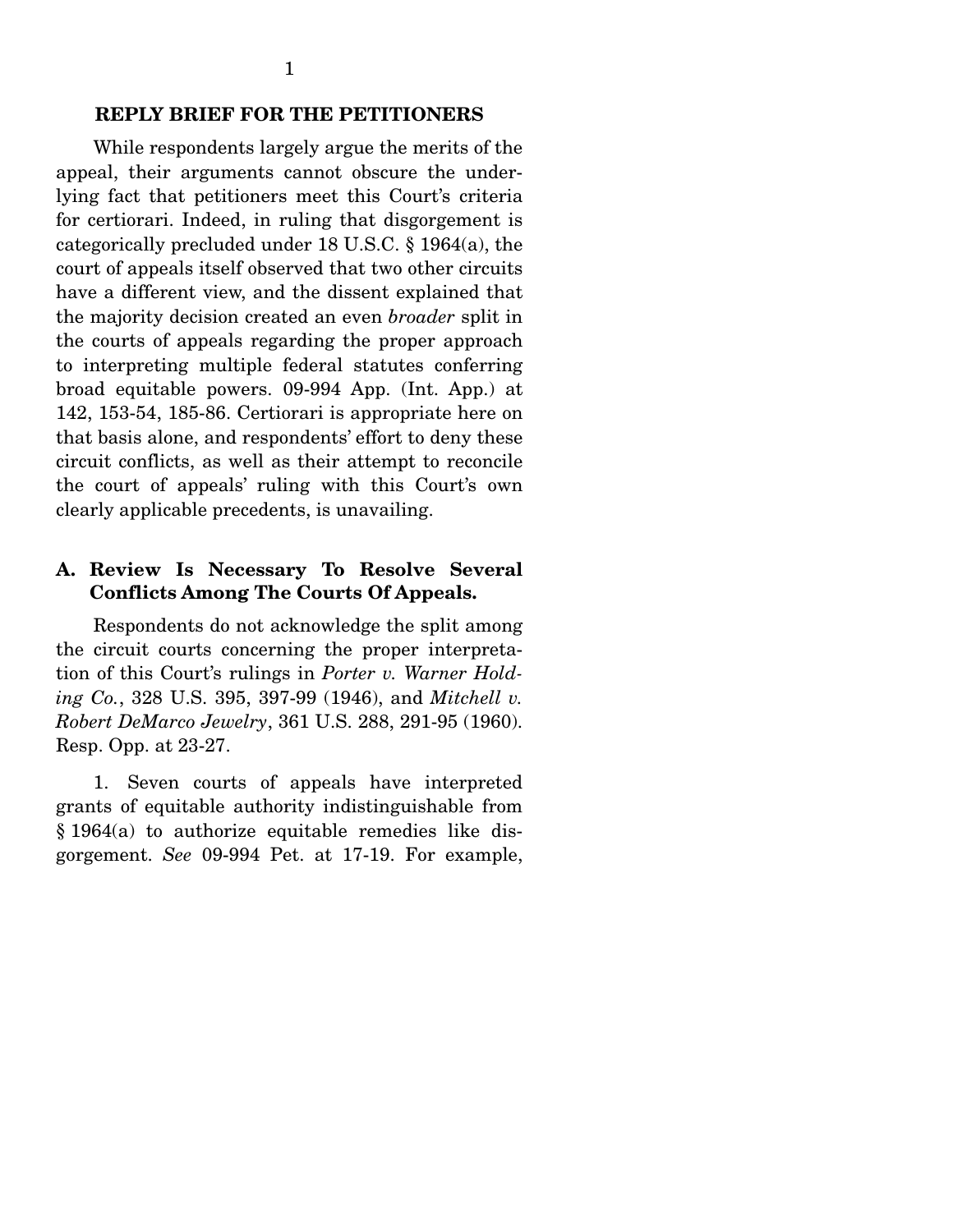three circuit courts have *rejected* the argument that because the Federal Food, Drug, and Cosmetic Act authorizes the court to "restrain violations," 21 U.S.C. § 332(a), a district court may not award disgorgement or restitution, concluding instead that such language "invokes courts' general equity jurisdiction. . . ." *United States v. Rx Depot, Inc.*, 438 F.3d 1052, 1061 (10th Cir. 2006); *United States v. Lane Labs-USA, Inc.*, 427 F.3d 219, 223 (3d Cir. 2005); *United States v. Universal Mgmt. Servs., Inc.*, 191 F.3d 750, 762 (6th Cir. 1999). Similarly, although the Commodity Exchange Act authorizes district courts to "enjoin" violations and "enforce compliance," 7 U.S.C. § 13a-1 – terms that respondents argue preclude disgorgement – numerous courts have concluded that disgorgement may be awarded under this grant of authority. *See CFTC v. Wilshire Inv. Mgmt.*, 531 F.3d 1339, 1344 (11th Cir. 2008) (noting agreement with five other circuits). Each of these circuit courts reached this conclusion by applying the interpretive principles set forth in *Porter*  and *Mitchell* to the statutory language at issue.<sup>1</sup>

<sup>1</sup> *See also FTC v. Gem Merch. Corp*., 87 F.3d 466, 470 (11th Cir. 1996) (statute authorizing courts to "enjoin" violations interpreted to authorize disgorgement); *ICC v. B&T Transp. Co.*, 613 F.2d 1182, 1184-85 (1st Cir. 1980) (statute which "[b]y its terms . . . empower the I.C.C. to seek only prospective injunctions to restrain future conduct" interpreted to permit restitution). Moreover, when the D.C. Circuit interpreted the Securities Exchange Act to allow disgorgement "simply because" the statute "vest[s] jurisdiction in the federal courts," *SEC v. First City Fin. Corp.*, 890 F.2d 1215, 1230 (D.C. Cir. 1989), the court relied on similar language; the general "equity" section on which (Continued on following page)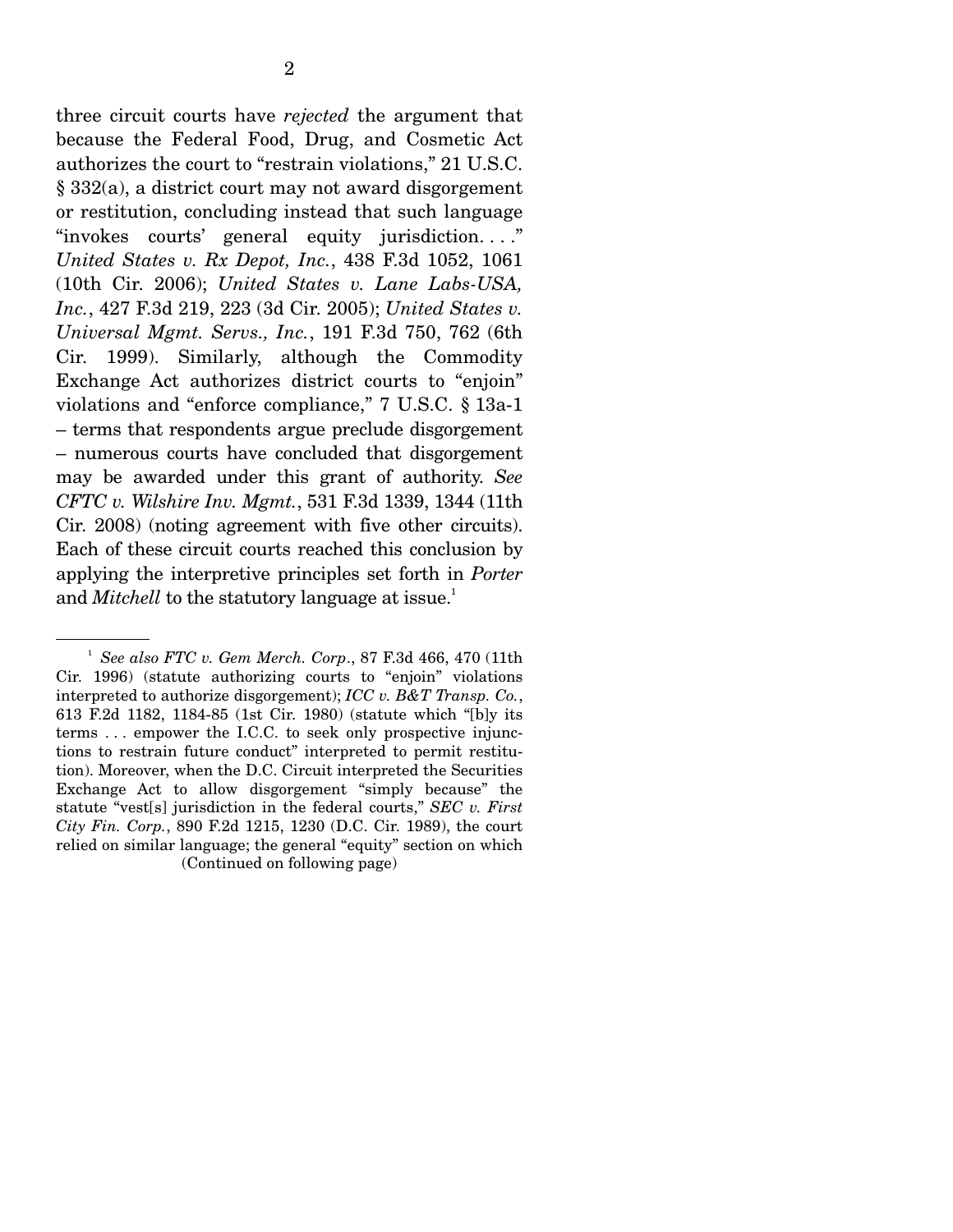Moreover, respondents do not address the additional circuit split created by the D.C. Circuit's ruling that disgorgement has no impact on a defendant's *future* conduct, Int. App. at 138, 147-150, in light of the numerous other circuits that – applying *Porter*, 328 U.S. at 400 – have ruled that disgorgement *does* impact a defendant's future behavior. *E.g., Rx Depot*, 438 F.3d at 1061 ("by making illegal activity unprofitable," disgorgement "deters violations of the law").

 2. Respondents argue that resolution of the split among the circuit courts of appeals as to the proper interpretation of § 1964(a) would be "purely academic" in this case. Resp. Opp. at 9. To the contrary, whether the Court adopts the more limited disgorgement approved in *United States v. Carson*, 52 F.3d 1173, 1181-82 (2d Cir. 1995), or applies *Porter* and *Mitchell* to find that § 1964(a) bestows the full scope of the district court's equitable authority, the Court's resolution of this split will both resolve the availability of disgorgement in future cases and allow the district court in this case to determine, based on the *full scope* of its equitable powers, which specific remedies will most appropriately redress the tobacco companies' far-reaching misconduct.

respondents rely – 15 U.S.C. § 78u(d)(5) (*see* Resp. Opp. at 26) – *did not yet exist*. *See* Sarbanes-Oxley Act of 2002, § 21(d), Pub. L. No. 107-204, 116 Stat. 745, 779 (2002) (adding this provision).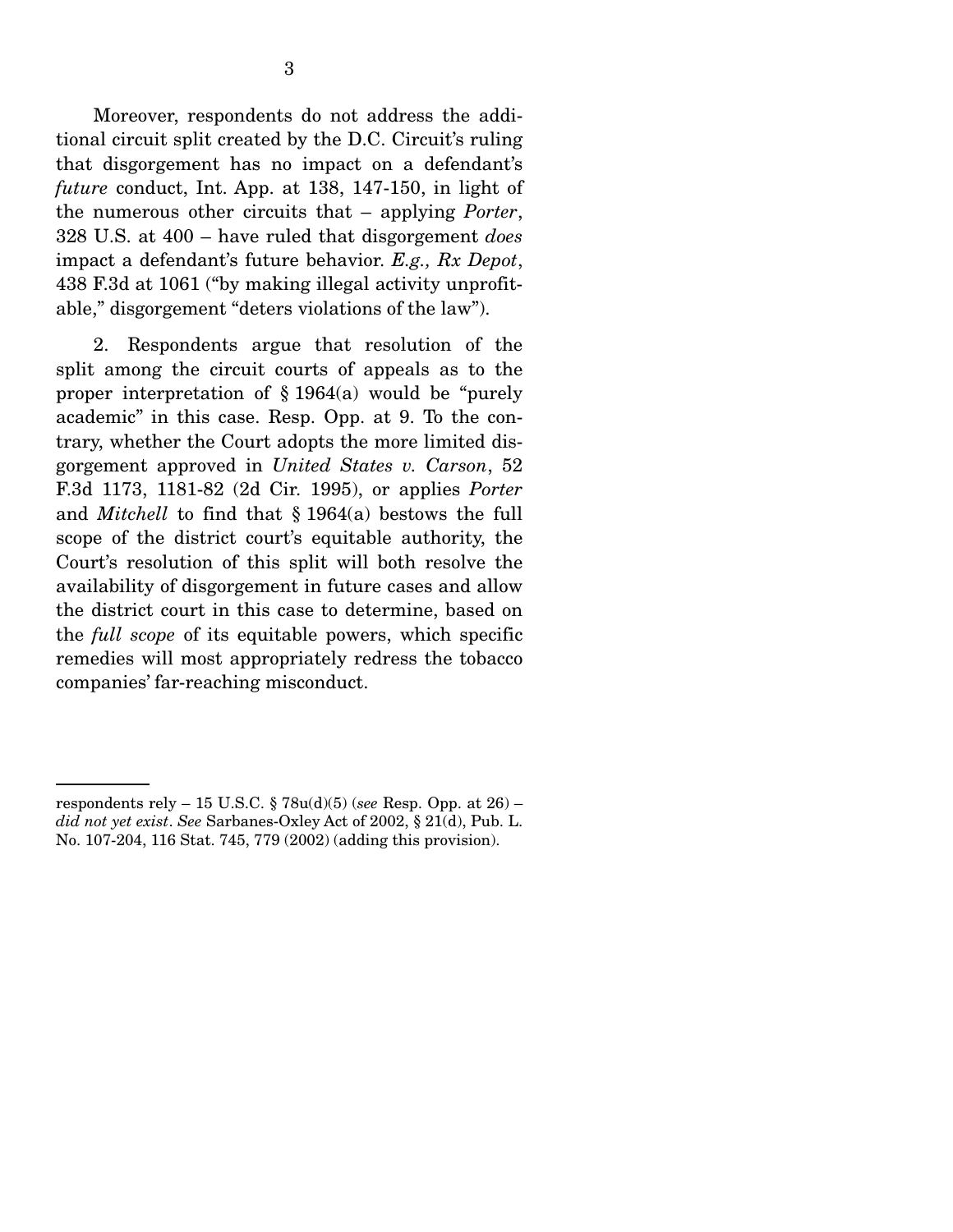#### **B. Review Is Also Necessary In Light Of Conflicts With This Court's Precedents.**

 1. Respondents have relegated to a footnote, Resp. Opp. at 20 n.3, their attempt to distinguish *United States v. Turkette*, in which this Court held that, pursuant to  $\S 1964(a)$ , a group "associated in fact for the purpose of illegally trafficking in narcotics and other dangerous drugs" may be forced to "divest the . . . *fruits of its ill-gotten gains*." 452 U.S. 576, 579, 585 (1981) (other citations omitted) (emphasis added). If a court may divest that kind of association of the "fruits of *its* ill-gotten gains," *id.* (emphasis added), the district court here may consider whether to impose remedies that would divest the tobacco company defendants of the fruits of *their* ill-gotten gains, including the millions of addicted smokers who they successfully persuaded to use their highly addictive products. *See, e.g.,* FF 2375 (tobacco company executives referring to young smokers as "Assets").<sup>2</sup>

<sup>2</sup> While respondents are correct that, consistent with the Thirteenth Amendment, people cannot be considered "assets" as a matter of law, Resp. Opp. at 13, this does not preclude the district court from considering whether, as a *factual* matter, addicted smokers are the tobacco company respondents' financial assets. *See*, *e.g.*, C.A. App. at 5948 (tobacco official explaining that "if we hold these YAS [Younger Adult Smokers] for the market average of 7 years, they would be worth *over \$2.1 billion in aggregate incremental profit*") (emphasis in original); *see also* C.A. App. at 5953 (the "value of [younger adult smokers] compounds over time").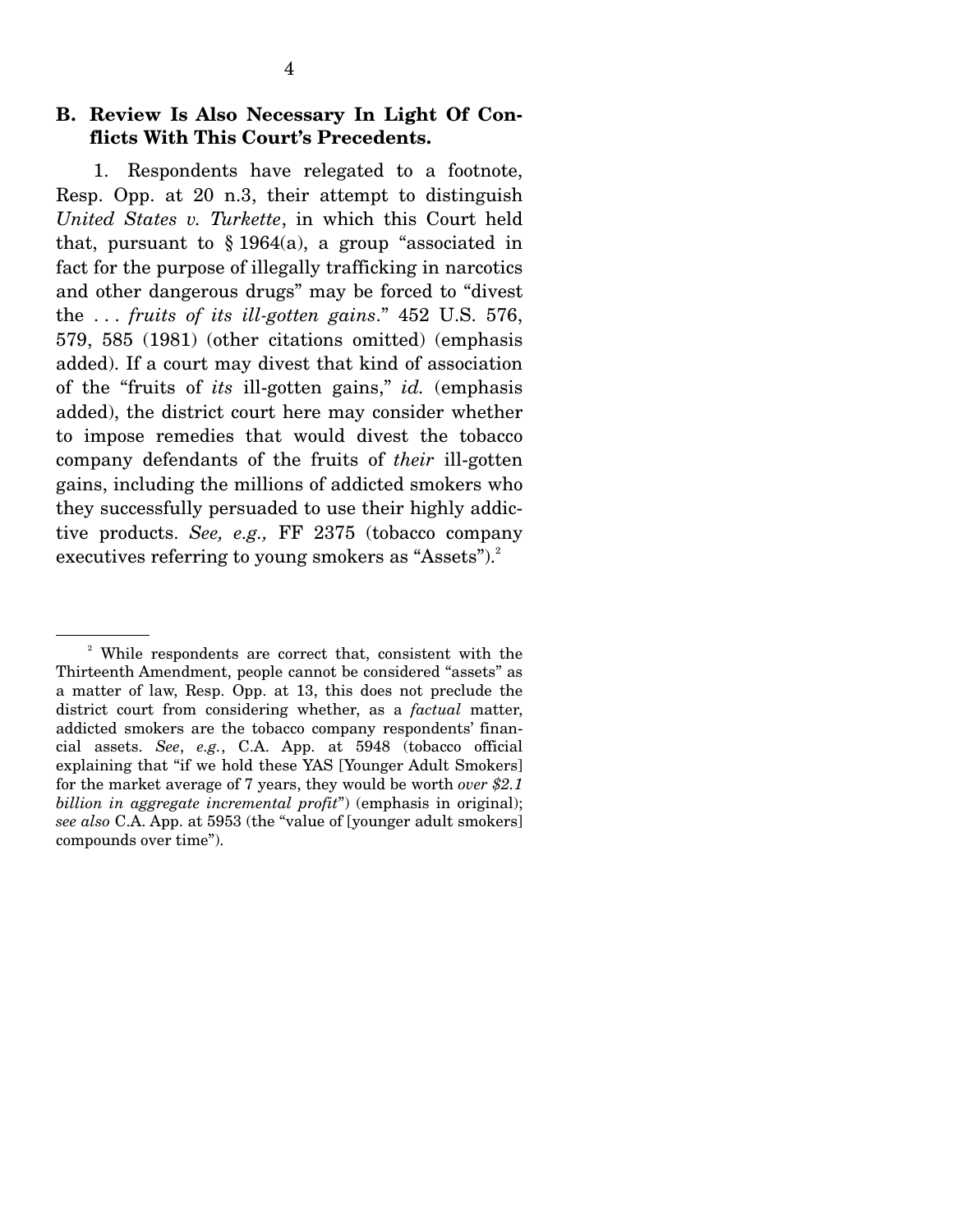2. Respondents' argument that the disgorgement and divestment remedies advocated by the Public Health Advocates are "implied equitable remedies" that would not be permissible under the antitrust laws, Resp. Opp. at 14, conflates remedies available to the *government* with those available to private parties. Whatever limitations might pertain to *private* actions – under antitrust or other laws – this Court has long recognized that a district court's "equitable powers assume an *even broader and more flexible character*" when the United States is enforceing the law. *Mitchell*, 361 U.S. at 291 (quoting *Porter*, 328 U.S. at 398) (emphasis added). This is particularly true where, as in RICO, the provision is one Congress wrote solely for use by the federal government. *See, e.g., United States v. E.I. du Pont de Nemours & Co.*, 366 U.S. 316, 334 (1961) ("once the Government has successfully borne the considerable burden of establishing a violation of law, all doubts as to the remedy are to be resolved in its favor").<sup>3</sup>

 Respondents' reliance on this Court's antitrust precedents, Resp. Opp. at 14, is also misplaced. These precedents confirm that the district court's authority extends to remedies designed to address "the effects"

<sup>3</sup> Many of the precedents on which respondents rely are similarly inapposite, as they involve efforts by *private* parties to invoke a court's equitable powers to recover funds for private use. *See* Resp. Opp. at 16 n.2 (citing private recovery cases); *see also Meghrig v. KFC Western, Inc.*, 516 U.S. 479 (1996) (concerning *private* cost recovery).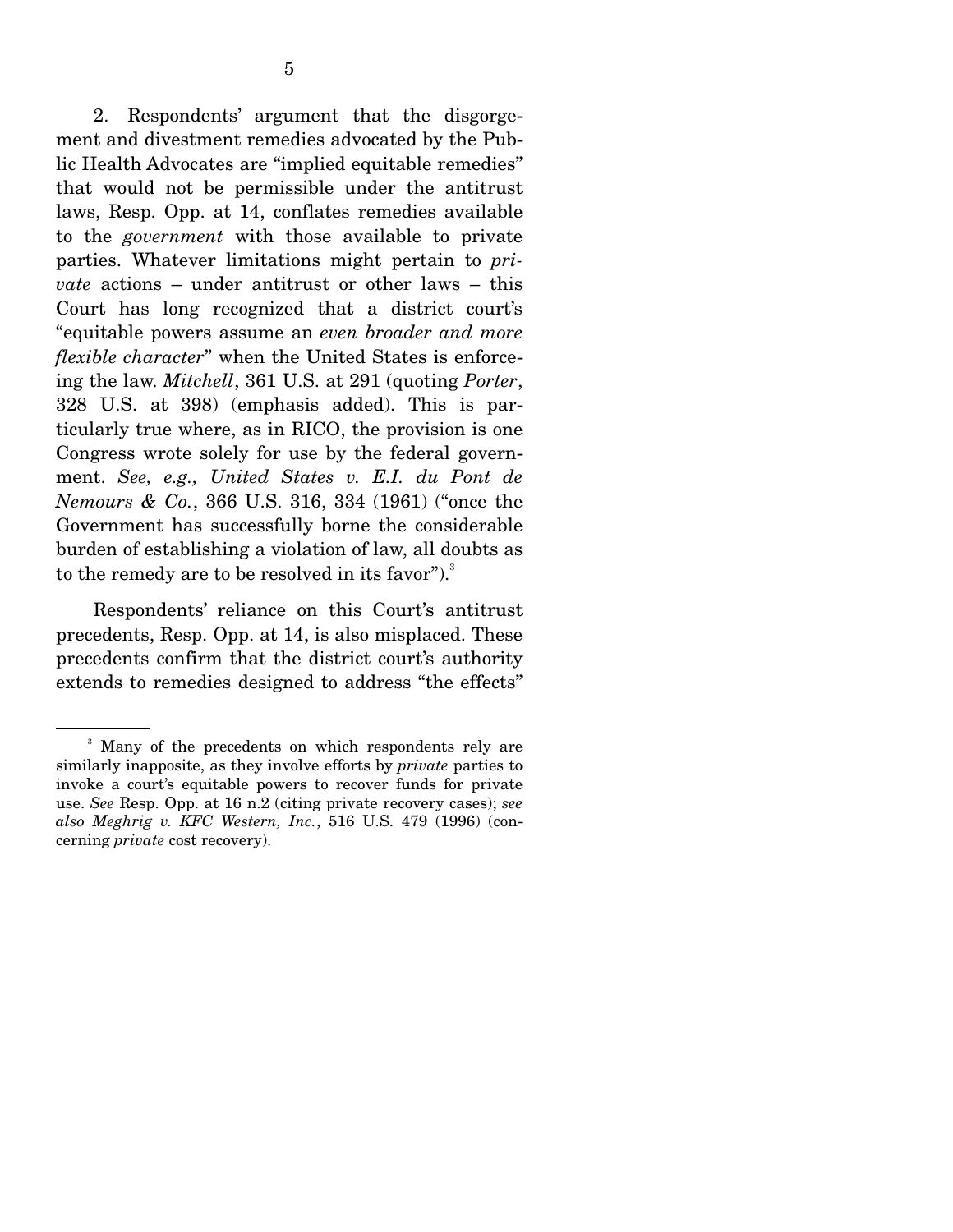of the tobacco companies' massive misconduct. *Ford Motor Co. v. United States*, 405 U.S. 562, 573 n.8 (1972); *see also, e.g.*, *Schine Chain Theaters v. United States*, 334 U.S. 110, 128 (1948) (authorizing remedies "to *undo* what could have been prevented") (emphasis added). In this case the district court should be authorized to consider how best to address those effects, including, *inter alia*, whether to require the tobacco company defendants to fund targeted public education and tobacco cessation programs.<sup>4</sup>

#### **C. Respondents' Other Arguments Are Irrelevant.**

 The remainder of respondents' arguments concern the merits or are otherwise premature at this juncture.

 1. The arguments respondents advance in support of their interpretation of § 1964(a) do not withstand scrutiny.

<sup>4</sup> Respondents admit that the remedies in *Ford Motor Co.* – including the requirements to guarantee existing wages and pensions and even provide jobs to any displaced workers, 405 U.S. at 572 – were "forward-looking." Resp. Opp. at 15. If these far-reaching and costly measures to restore those individuals to their condition prior to Ford's misconduct are forward-looking, then measures designed to restore addicted smokers to *their* condition prior to the tobacco companies' large-scale violations of law are also sufficiently forward-looking to be considered under  $§ 1964(a).$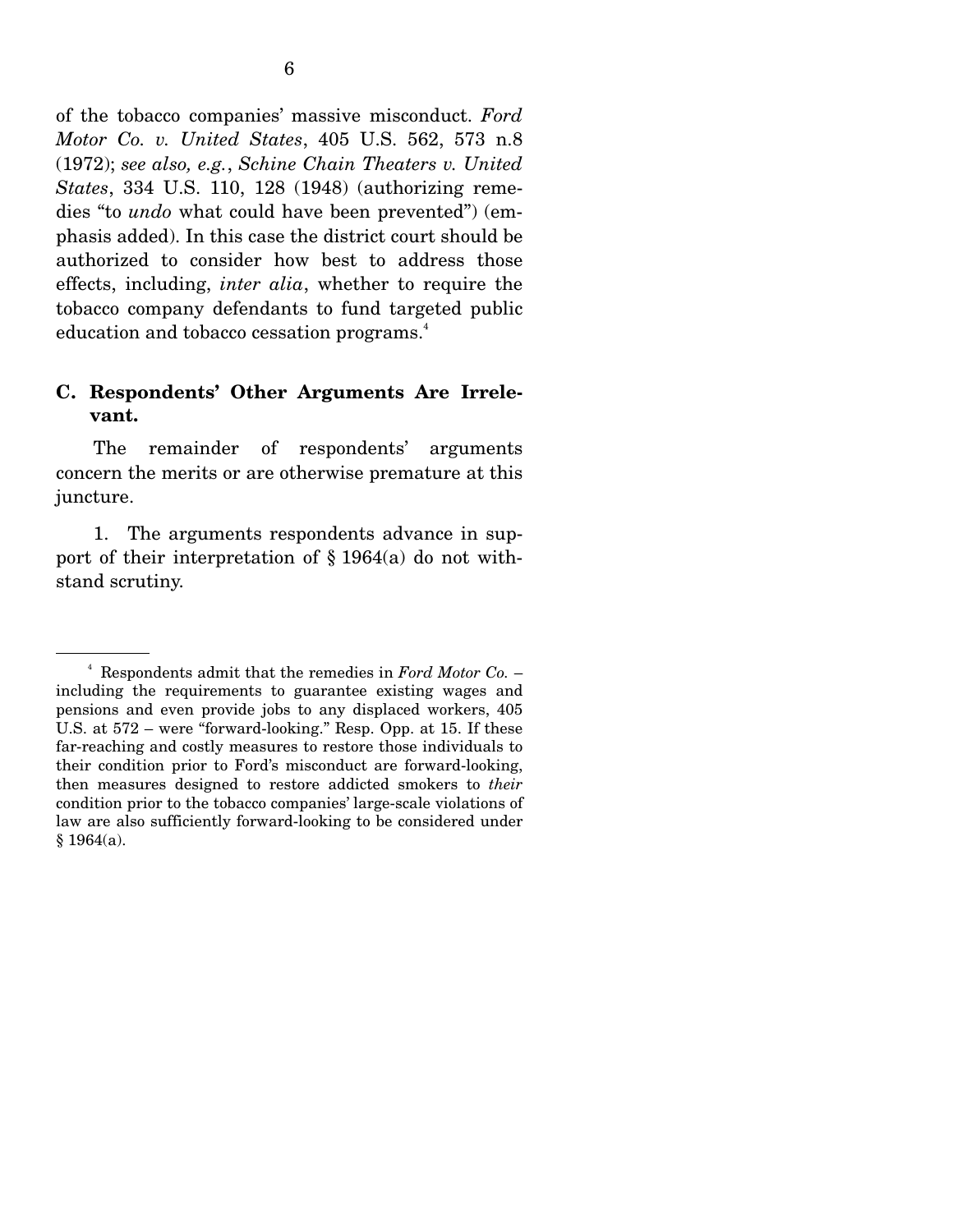First, respondents' contention that because RICO contains both civil and criminal penalties, the criminal provisions *preclude* certain civil remedies, Resp. Opp. at 4, 6, 16, 17, has already been considered and rejected by this Court. *See* Int. App. at 178-85 (citing cases); *see also Shearson*/*Am. Express v. McMahon*, 482 U.S. 220, 239 (1987) (rejecting argument based on the " 'overlap' between RICO's civil and criminal provision"); *cf. FTC v. Anheuser-Busch, Inc.*, 363 U.S. 536, 551 (1960) ("The fact that activity which falls within the civil proscription of [the antitrust laws] may also be criminal under [another section] is entirely irrelevant"). $5$ 

 Second, respondents' argument that petitioners' interpretation of § 1964(a) would render the limitations written into the provision superfluous, Resp. Opp. at 10-12, ignores the broader statutory construction question at issue here: whether  $\S 1964(a)$  is a grant of limited or broad authority. Section 1964(a) authorizes district courts to issue "appropriate orders,

<sup>&</sup>lt;sup>5</sup> *Meghrig*, 516 U.S. 479, on which respondents heavily rely, *see* Resp. Opp. at 6, 21-22, is not to the contrary. The statutory scheme at issue there contains unique features, such as a provision that explicitly *prohibits* private parties from bringing suit pursuant to the statute's injunctive provision if the government takes action. 42 U.S.C. § 6972(b)(2)(B). This makes sense to avoid duplicative *injunctive* relief. However, interpreting the injunctive provision to also encompass private *cost recovery* would have led to an "absurd result" whereby a plaintiff's ability to obtain that recovery would turn on the vagaries of whether the United States participates. *See Griffin v. Oceanic Contractors, Inc.,* 458 U.S. 564, 575 (1982).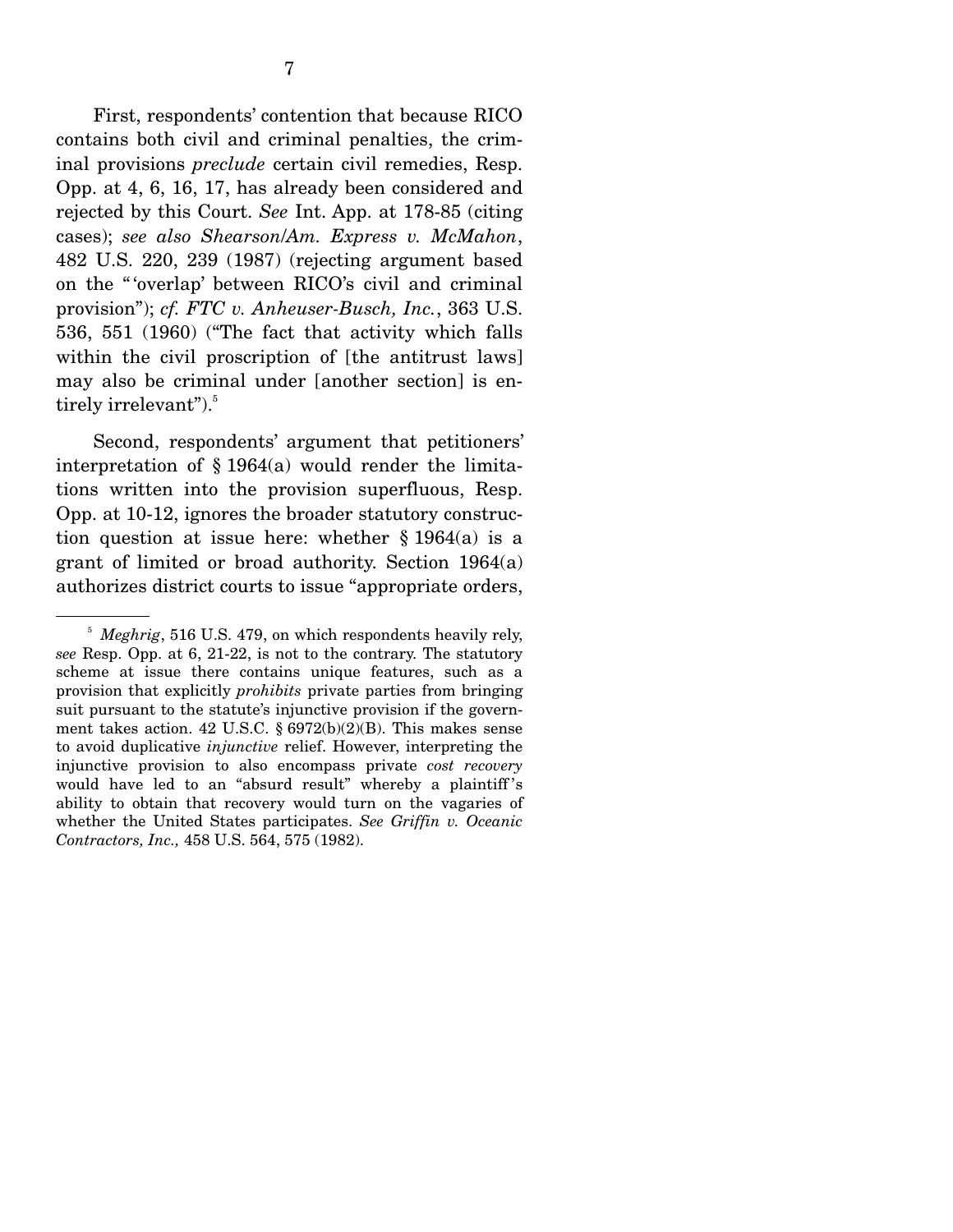*including, but not limited to*," certain listed remedies. 18 U.S.C. § 1964(a) (emphasis added). If, as respondents contend, Congress crafted § 1964(a) to narrowly *constrain* a district court's remedial powers, then the court's authority should be limited to the specific enumerated remedies, as the court of appeals concluded. *See* Int. App. at 139. If, on the other hand, Congress crafted  $\S 1964(a)$  to insure that a district court would have at its disposal the *full spectrum* of the court's traditional equitable authority in remedying violations of RICO, then respondents' statutory construction arguments fail. *See West v. Gibson*, 527 U.S. 212, 217 (1999) (finding that the use of the term "including" before listing several examples "makes clear that the authorization is *not limited to the specified remedies there mentioned*") (emphasis added); *see also* Pub. L. No. 91-452, § 904 (codified at 18 U.S.C. § 1961 note) (directing that "[t]he provisions of this title shall be liberally construed to effectuate  $[RICOS's]$  remedial purposes").<sup>6</sup>

 Third, respondents assert that even if the district court possesses the full scope of its equitable powers, disgorgement is a *legal* remedy that is unavailable in

<sup>6</sup> Respondents' contention that the district court may not consider targeted public education and tobacco cessation programs because they would not prevent future RICO violations, Resp. Opp. at 12-13, similarly begs the question here  $-i.e.,$  the required nexus between § 1964(a) remedies and a defendant's RICO violations, which in this case the district court found, and the court of appeals unanimously affirmed, are reasonably likely to continue. *See* Int. App. at 69-77.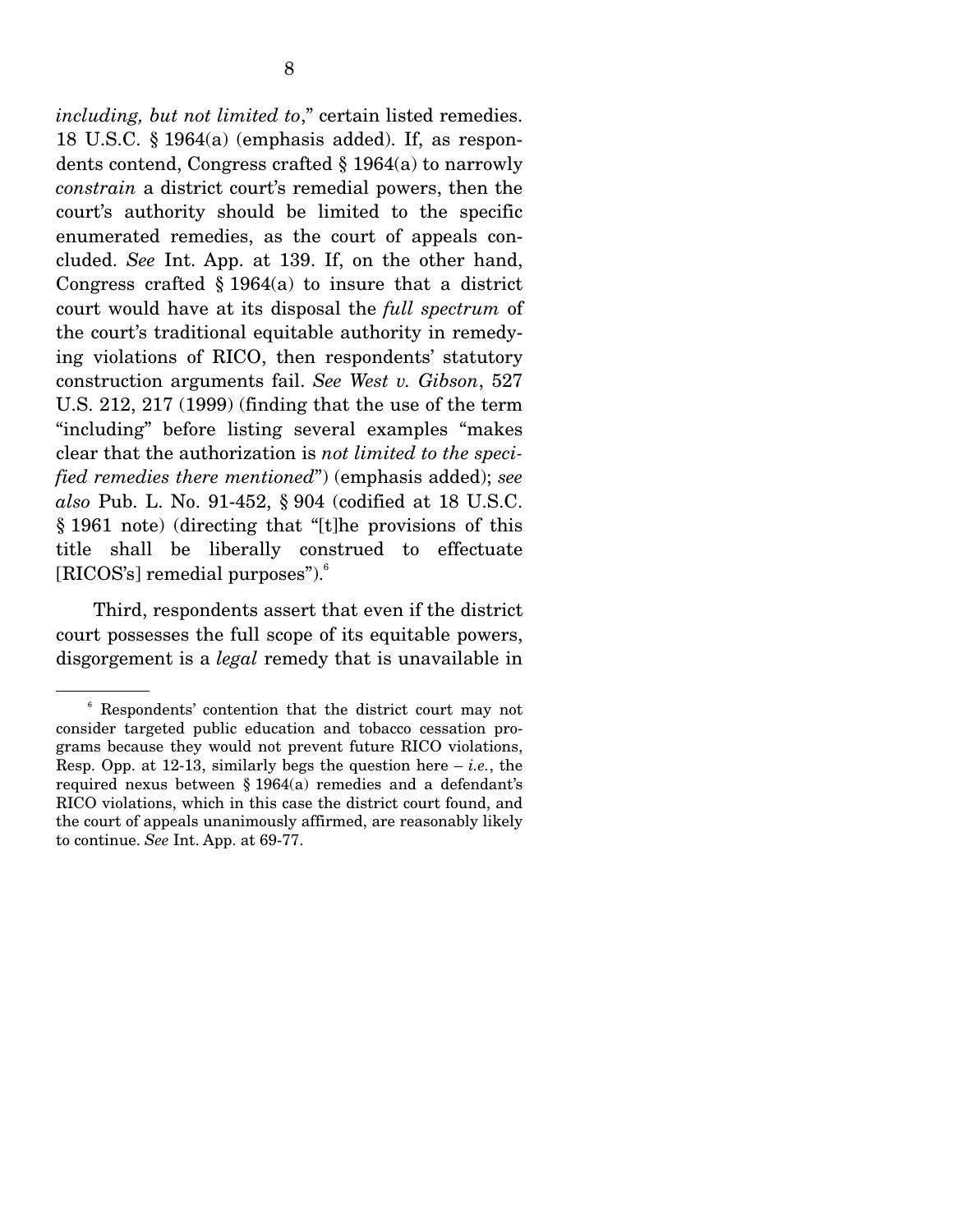this case. Resp. Opp. at 29-30; BATCo Opp. at 6, 13. This is also mistaken. Irrespective of whether a *private* party's request to recover money is a "legal" rather than equitable claim, *id.*, it is well-established that courts possess the equitable authority to "compel disgorgement of wrongly gained assets" in a case brought by the *government*. *SEC v. Cavanagh*, 445 F.3d 105, 120 (2d Cir. 2006) (discussing history of disgorgement as an equitable remedy); *see also Tull v. United States*, 481 U.S. 412, 424 (1987) ("an action for disgorgement of improper profits [is] traditionally considered an equitable remedy"). $^7$ 

 2. Respondents also ask the Court to deny certiorari on the grounds that the United States is not entitled to the disgorgement sum advocated by the government before the court of appeals issued its disgorgement ruling. Resp. Opp. at 3, 4, 17, 28; BATCo Opp. at 2, 6. At this juncture, however, this case does not concern the appropriate *amount* of

<sup>7</sup> Respondents' reliance on *Great-West Life & Annuity Ins. Co. v. Knudson*, 534 U.S. 204 (2002) – another *private* recovery action – is also misplaced. Resp. Opp. at 29; BATCo Opp. at 13. The Court in that case explained that "recover[y] of profits produced by [a] defendant's use of" improperly obtained property is "a form of equitable restitution" even for a private party. 534 U.S. at 214 n.2. As BATCo emphasizes, in this case most of the disgorgement sought by the government represents just this kind of "additional gains." BATCo Opp. at 3, 11. In any event, respondents also do not assert that the targeted public education and tobacco cessation remedies that petitioners contend the district court should be permitted to consider are legal rather than equitable remedies.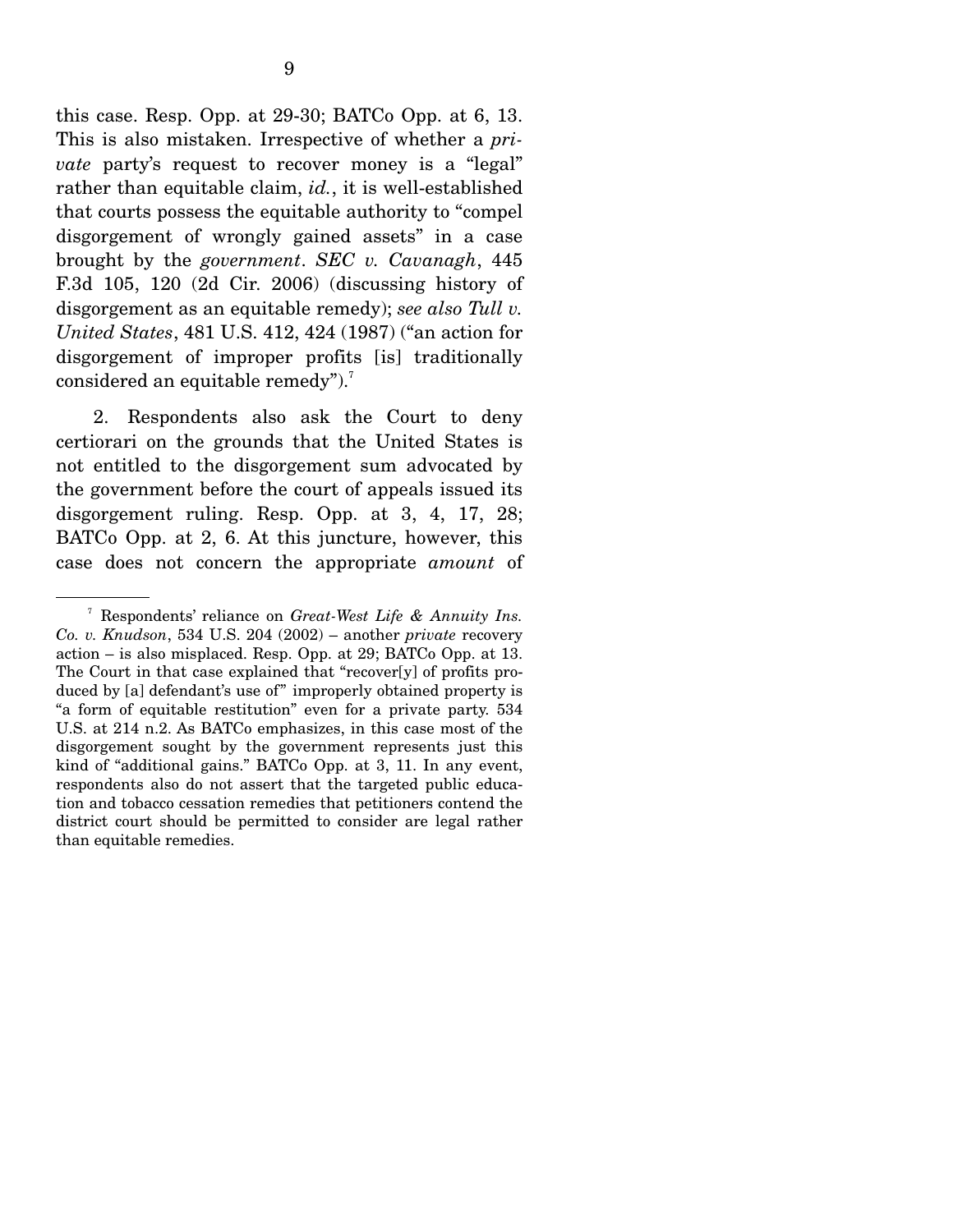disgorgement – or the precise contours of any other equitable remedy. Indeed, in ruling on summary judgment that disgorgement *may* be permissible here, the district court emphasized that "there are genuine disputes over material facts which must be considered in the calculation of any disgorgement that may be ordered by this Court upon a finding of liability" – disputes "that can only be resolved at trial." *United States v. Philip Morris USA, Inc.*, 321 F. Supp. 2d 72, 81-82 (D.D.C. 2004); *see also* BATCo Opp. at 5 (acknowledging that the district court "deferred until trial" the scope of the disgorgement remedy). Those disputes were never resolved because of the interlocutory ruling barring disgorgement, which led the district court to decline consideration of *any* of these remedies. Int. App. at 212, 240-241, 248-  $250.8$ 

 Therefore, this appeal concerns only the threshold question of whether the *kind* of equitable remedies plaintiffs seek are available under § 1964(a), not whether they will be awarded in this case. Once that threshold question is resolved, the matter should be remanded to the district court to address the contours of specific remedies. *See Samantar v. Yousuf*, No. 08- 1555, 2010 WL 2160785, at \*2 (S. Ct. June 1, 2010) ("whether [the defendant] may have other valid

<sup>8</sup> BATCos references to witnesses who "testified," BATCo Opp. at 3, refers to pre-trial testimony.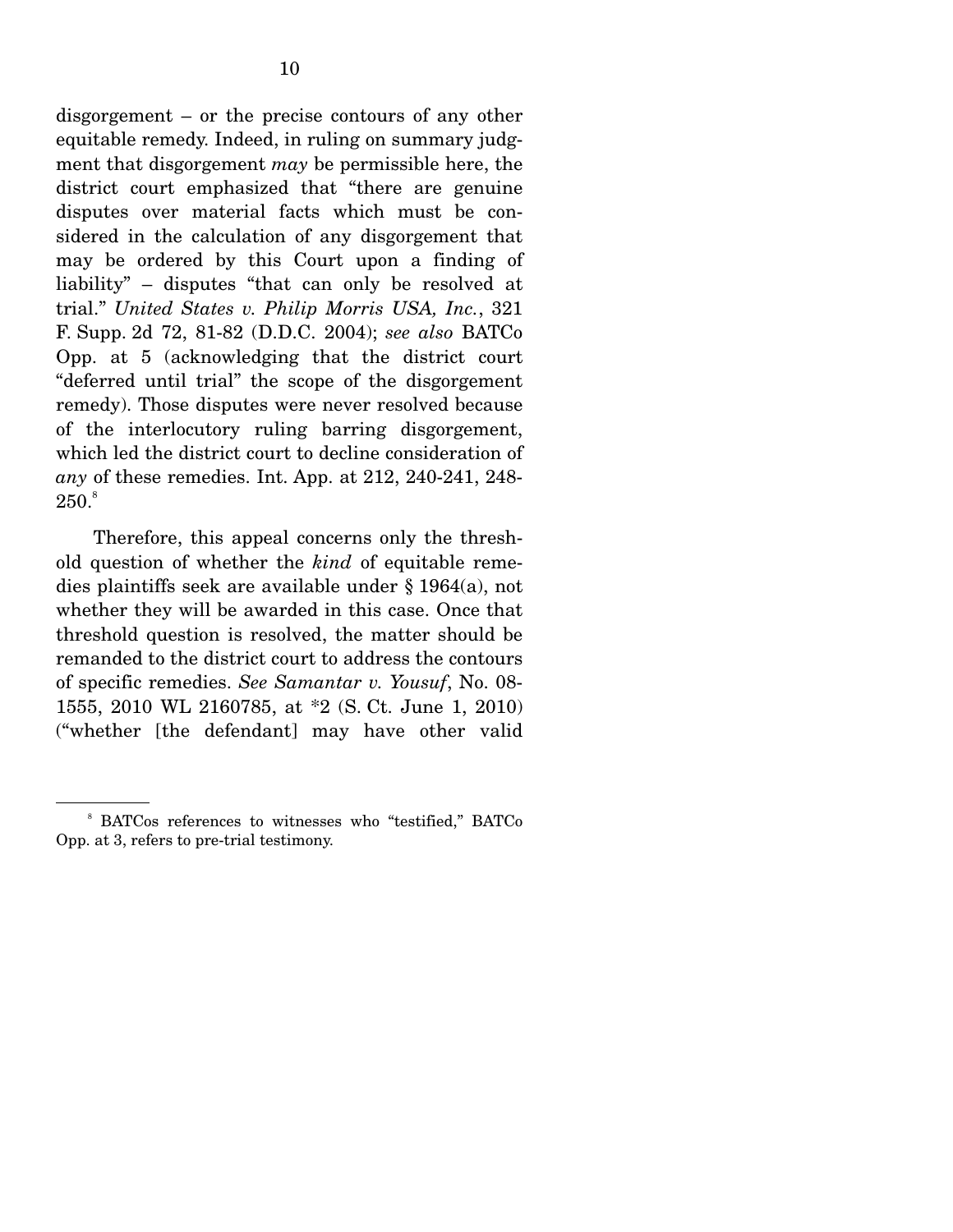defenses to the grave charges against him, are matters to be addressed in the first instance by the District Court on remand"); *PDK Labs., Inc. v. Drug Enforcement Admin.*, 362 F.3d 786, 799 (D.C. Cir. 2004) ("[I]f it is not necessary to decide more, it is necessary not to decide more") (Roberts, J., concurring). $9$ 

 Respondents similarly assert that the remedies plaintiffs seek are inappropriate in light of the enactment in June 2009 of the Family Smoking Prevention and Tobacco Control Act, Pub. L. No. 111-31, 123 Stat. 1776 (2009). *See* Resp. Opp. at 29; BATCo Opp. at 9. This argument also belongs before the district court in the first instance to decide whether – in light of its restored equitable powers; the new legislation; and any other developments – equitable remedies such as those sought by plaintiffs are appropriate in this case. *E.g., Sprint*/*United Mgmt. Co. v. Mendelsohn*, 552 U.S. 379, 381 (2008) ("we vacate the judgment of the Court of Appeals and remand for the District Court to conduct the relevant inquiry under

<sup>9</sup> Respondents' acknowledgment that by the time this issue reached summary judgment the government had already reduced its disgorgement request by more than *60%*, *see* BATCo Opp. at 10, highlights respondents' understanding that it is premature to contest the scope of any disgorgement award until the government demonstrates the appropriate amount, and the district court first has an opportunity to consider precisely what remedies to impose. The same approach should govern BATCo's concerns regarding joint and several liability. *See* BATCo Opp. at 3.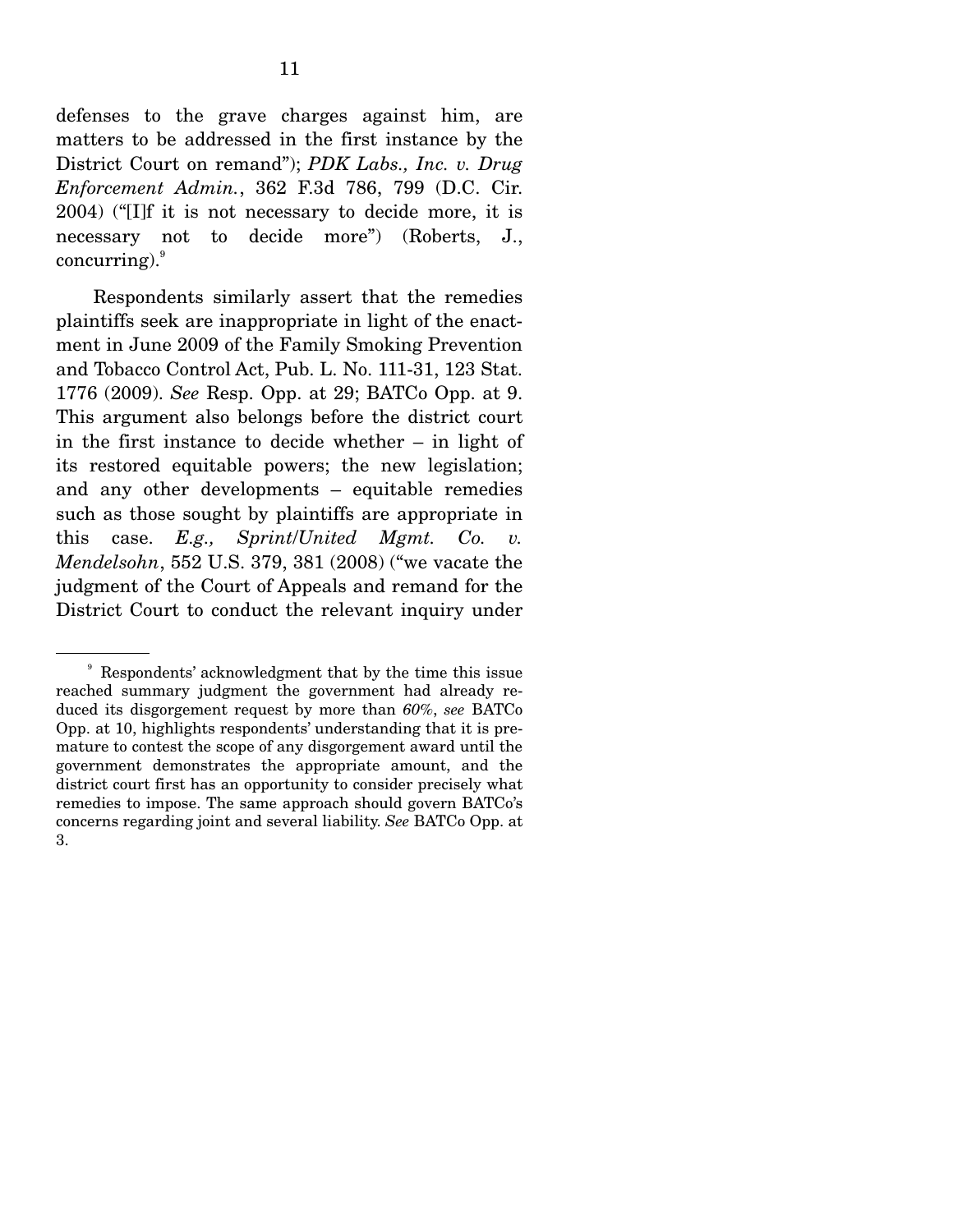the appropriate standard"). Accordingly, these matters are not before this Court at this time, and are not bases on which the Court should resolve petitioners' request for certiorari.<sup>10</sup>

\* \* \*

 For the foregoing reasons and those stated in the Petition, the petition for a writ of certiorari should be granted.

Respectfully submitted,

HOWARD M. CRYSTAL  *Counsel of Record* KATHERINE A. MEYER MEYER GLITZENSTEIN & CRYSTAL 1601 Connecticut Ave., N.W., Suite 700 Washington, D.C. 20009 (202) 588-5206 hcrystal@meyerglitz.com *Counsel for Petitioners* 

<sup>10</sup> Contrary to respondents' contention, the government's *prior* petition for certiorari in this case is also completely irrelevant. Resp. Opp. at 2, 9; BATCo Opp. at 8. In urging the Court to deny that petition, the tobacco company defendants argued that review was "premature," and that "[i]f the government is dissatisfied with the outcome of any appeal from the final judgment, it can pursue review in this Court then," Brief in Opposition at 2, United States v. Philip Morris USA, Inc., No. 05-92 (S.Ct. Sept. 16, 2005) – precisely what has occurred.